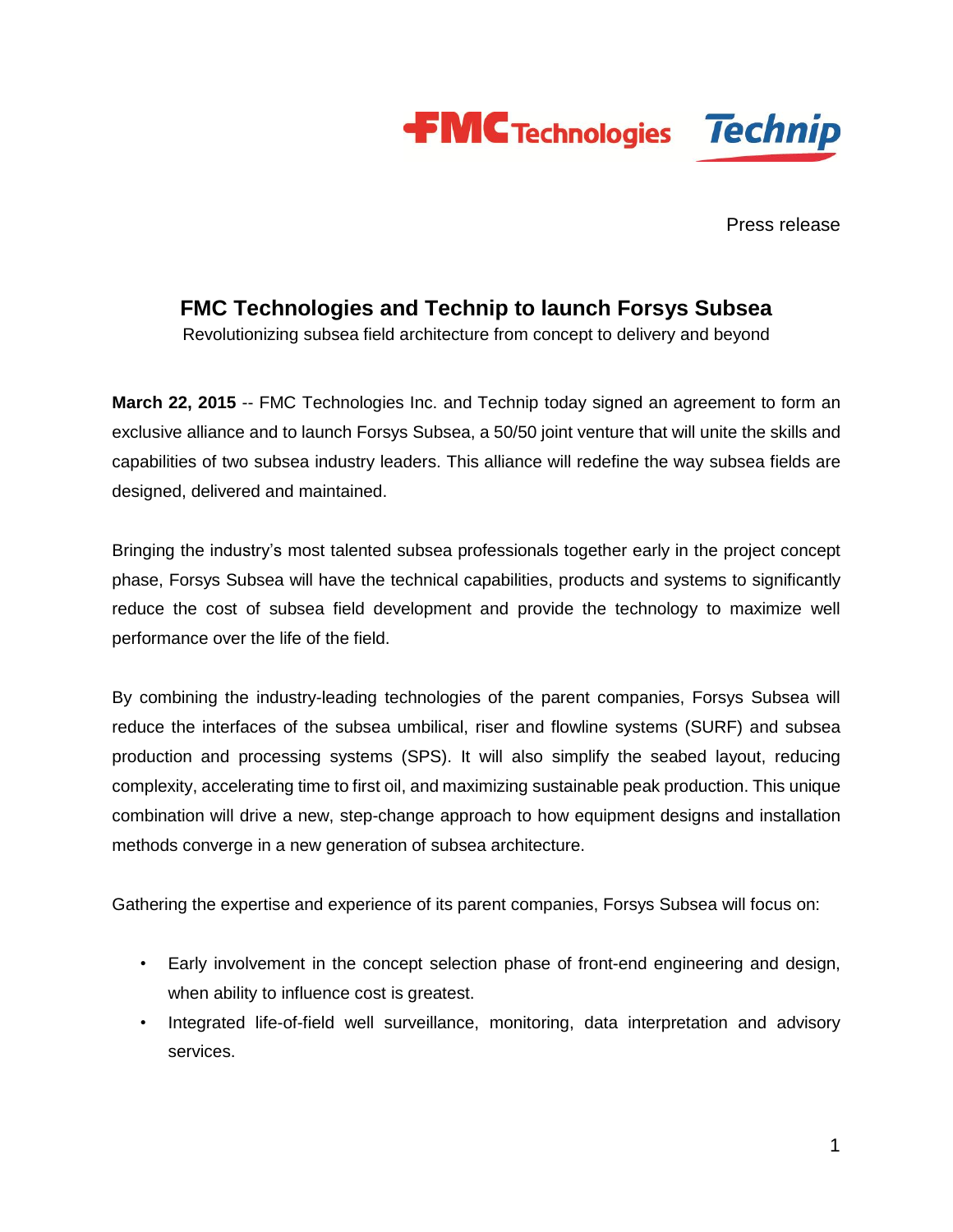• Joint R&D to drive technological innovations that will boost efficiency and further reduce development costs.

In addition, the alliance will be uniquely positioned to deliver and install a seamless subsea infrastructure from seabed to topside by eliminating interfaces and by integrating SPS with SURF, attaining the highest reliability and uptime and the lowest total ownership cost available in the industry.

"The world needs new sources of oil, and deepwater holds the greatest promise of meeting this demand. But these sources are expensive to develop, and operators will not pursue them unless they can significantly reduce costs," said John Gremp, FMC Technologies Chairman, President and Chief Executive Officer. "This requires not just incremental improvements, but step changes and new ways of thinking. Service providers must be involved at the project concept stage, provide innovative technology that reduces costs, standardize processes and equipment for greater efficiency, and execute flawlessly. The creation of Forsys Subsea with an industry leader such as Technip embodies this new way of thinking to a degree that's never been done before."

"In today's fast-changing environment, clients require closer relationships with, and more integrated solutions from, their partners of choice. This imposes a new way of working in the industry," said Thierry Pilenko, Technip Chairman and CEO. "Beyond products, we need to design optimized development concepts. Beyond concepts, we need to be strongly focused on the practicalities of project execution. Simplicity, standardization, innovation, technological creativity and delivering tangible results to clients — this is exactly what Forsys Subsea is about, and we are delighted to make this step a reality with FMC Technologies."

After closing and upon launch of the joint venture, Forsys Subsea will have a workforce of 320 people and will be supported by the 58,000 employees of FMC Technologies and Technip. The company will be headquartered in London, with regional hubs in Oslo, Houston, Paris, Rio de Janeiro and Singapore. The leadership team of Forsys Subsea will include Rasmus Sunde (FMC Technologies) as CEO, Alain Marion (Technip) as Chief Technology Officer (CTO), Arild Selvig (FMC Technologies) leading front end engineering and Gérald Bouhourd (Technip) leading life of field*.*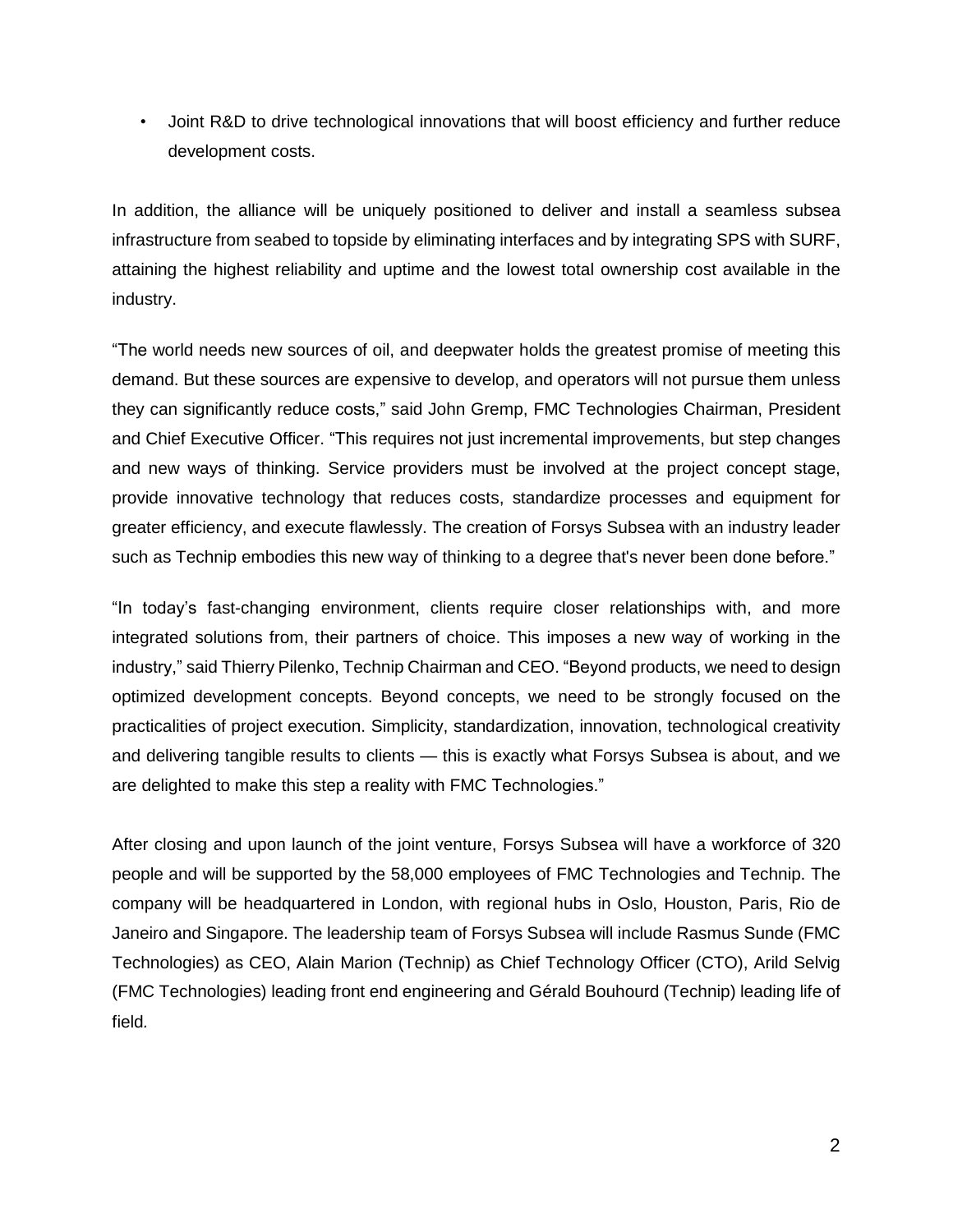FMC Technologies and Technip will have 50/50 ownership of Forsys Subsea. The transaction is subject to regulatory approvals and other customary closing conditions.

Visit [www.forsys-subsea.com](http://www.forsys-subsea.com/) for more information.



CONCEPT, DELIVERY AND BEYOND

An FMC Technologies and Technip Company

**FMC Technologies and Technip will host a joint call on Monday, March 23 at 8 a.m. Houston / 2 p.m Paris time to provide more information about this alliance.**

**To participate in the conference call, you may call any of the following telephone numbers approximately 5 to 10 minutes prior to the scheduled start time:**

| US and Canada (toll free):        | +1 888 424 8151  |
|-----------------------------------|------------------|
| <b>France/Continental Europe:</b> | +33 17 225 9001  |
| UK:                               | +44 203 147 4824 |
| Passcode:                         | 9318 071#        |

**For a complete listing of local and international telephone numbers, please click on this link: <http://web.meetme.net/r.aspx?p=11&a=UXUVCOvvJFRufh>**

**The event will be webcast simultaneously and can be accessed at <http://ir.fmctechnologies.com/> or [http://investors-en.technip.com.](https://urldefense.proofpoint.com/v2/url?u=http-3A__investors-2Den.technip.com_&d=AwMFAw&c=r_B2dqKkHczsuXPCSs5DOw&r=Lw0o-yUJD0ZX7PoUtw_WUWVNLvlJDGWU8umi42NFMec&m=xHoHSKA3jr_JR9u_qiu3Ch6L_WIWgCUwJ4Wuky6pPV4&s=BeLRarPRz_r1e1ZClDBPan4VBKUOXOU_epKGVhkO0Sk&e=) Those interested in the webcast should go to the website at least 10 minutes before the call to register.**

**An online audio replay of the call will be available at approximately 8 p.m. Paris / 2:00 p.m. Houston time on March 23. An audio replay will also be available through April 22 by dialing +1 888 843 7419 (U.S. and Canada) or +1 630 652 3042 (International) and enter the passcode 9318 071#.**